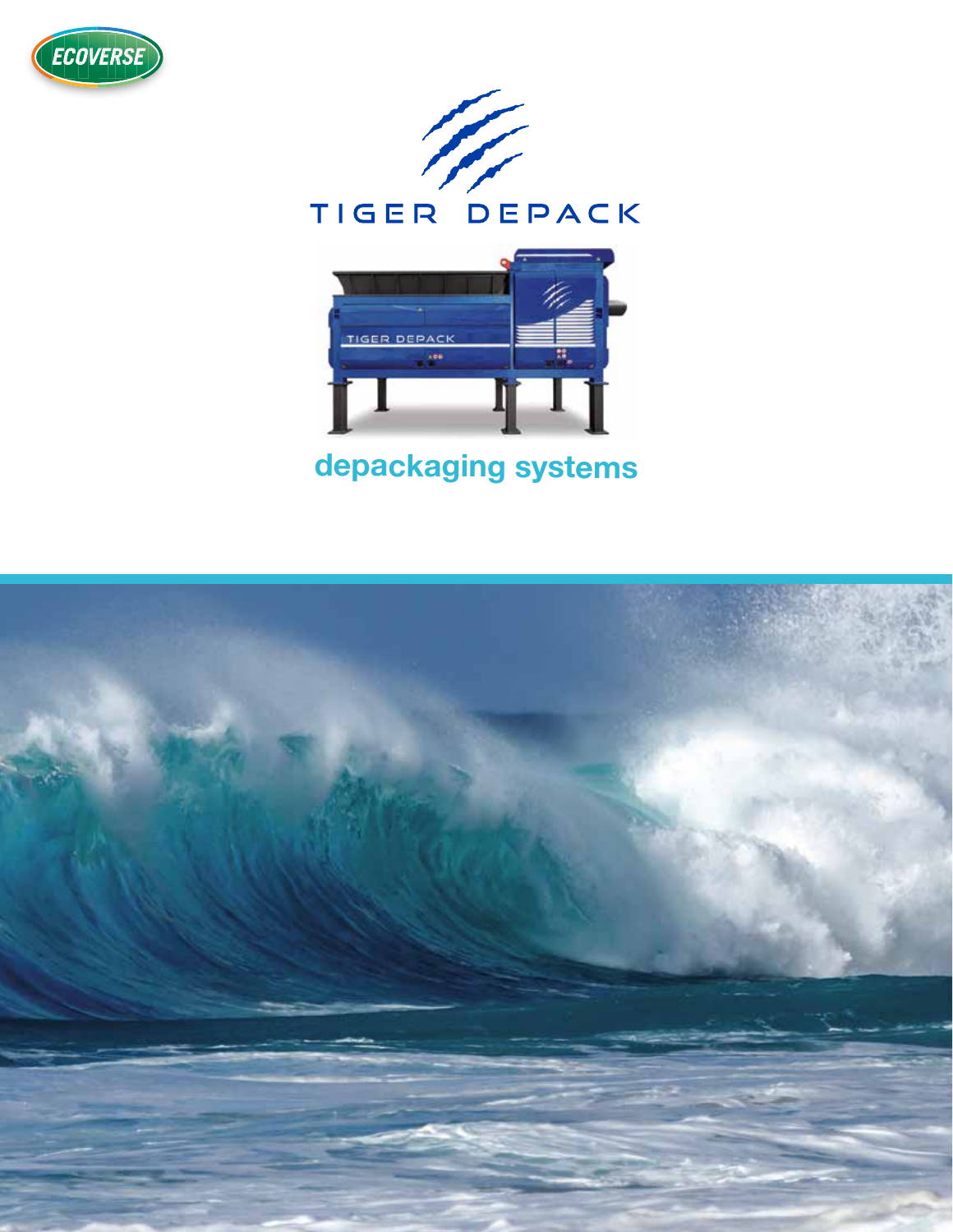On a single, small stationary footprint, Tiger Depack Systems separate organic waste from inorganic packaging, converting food waste into cashflow. In a single pass, the Tiger can feed, separate, process and extract organics into a wet or dry output.

#### Capitalize on the food waste boom.

Tiger Depack Systems separate organic waste from inorganic packaging, converting food waste into cashflow, all on a small, stationary footprint. In a single pass, the Tiger can feed, separate, process, and extract organics into a wet or dry output.

#### From food waste to organic gold.

The Tiger Depack changes between a wet or dry organic recovery system with a simple flip of a switch. This flexibility makes it ideal for processing bulk commercial waste, pre- or post-consumer food waste, or institutional food disposal. The output created is perfect for composting, animal feed or as feedstock in anaerobic digestion production.

Inorganic fractions are separated from the final organic discharge to ensure a high-quality, clean product. These inorganic materials are also cleaned and prepared for recycling or repurposing, generating plastic, cardboard, aluminum or metal for additional value.



Instantly change between wet or dry organic discharge with programmable water conter

A high-speed vertical mill with bolt-on paddles extracts organics via centrifugal force



Fully integrated unit requires only a small, compact footprint to fit in most workspaces





Stainless-steel construction ensures cleanliness, low maintenance, no rust and a long life span.

Water is not required by the Tiger Depack System, but it can be added in programmable amounts to achieve a desired organic moisture content. This allows anaerobic digestion facilities to have a specific amount of total solids in the discharged organics, or compost facilities to manage moisture content of their source material directly from the Tiger Depack. Because the machine does not require water, animal feed companies that need completely dry feedstock will minimize post-processing energy costs.

#### Recover costs. Maintain compliance.

More businesses, institutions and municipalities are recognizing the benefits of in-house organics processing. Now they can transform expenses into revenue by integrating the Tiger Depack System into their own waste management business model.

Regulations are constantly increasing and landfill diversion strategies are becoming mandated. In the search for solutions, the Tiger Depack System delivers an easy, efficient and cost-effective solution for managing multiple volumes of food and organic waste on a compact footprint.



Feed, separate, process and extract organic and inorganic material in a single pass.



An auxiliary feed auger eliminates product bridging by reversing at programmable timed intervals.



#### **INNOVATIVE FEATURES ON TIGER DEPACK SYSTEMS**



# **A COMPACT AND COST-EFFECTIVE SOLUTION**